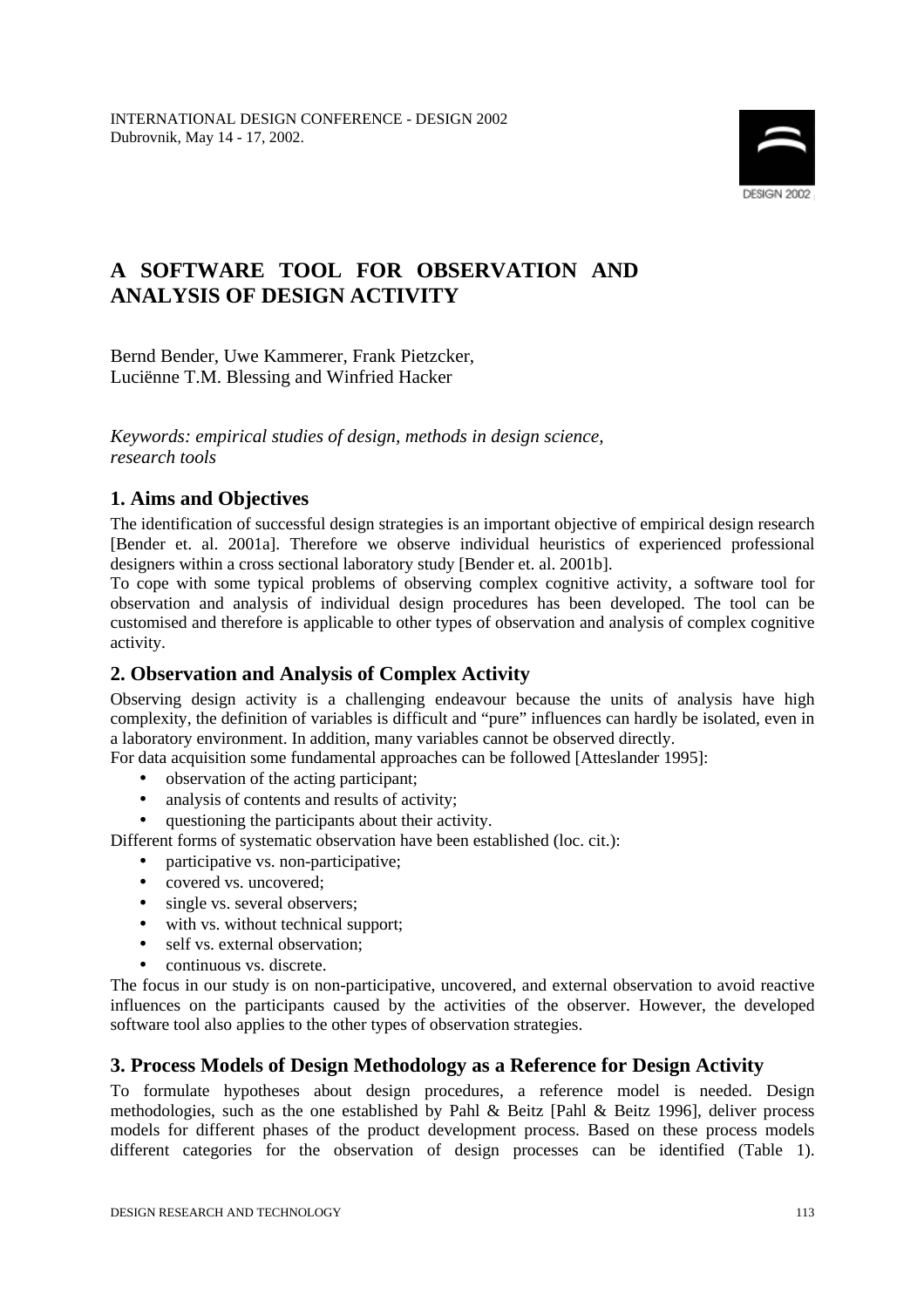| Table 1. Categories for the analysis of acsign processes (Fig. $n \cos \theta$ ), $n \sin 2\theta$ |                                                                                      |                                                                                |  |
|----------------------------------------------------------------------------------------------------|--------------------------------------------------------------------------------------|--------------------------------------------------------------------------------|--|
| category                                                                                           | occurrence of category                                                               | observed aspect                                                                |  |
| basic operations                                                                                   | writing, drawing, erasing,                                                           | fundamental steps of behaviour not<br>related to a plan of action              |  |
| documents                                                                                          | drawing, own sketch, catalogue of DIN-<br>standards,                                 | final and intermediate working results,<br>sources of information              |  |
| sub-functions                                                                                      | guiding, bearing, locking, adjusting                                                 | different problem areas of a design<br>task                                    |  |
| phases of problem<br>solving                                                                       | goal analysis, searching for solutions,<br>elaboration of solutions                  | sub-processes of problem solving                                               |  |
| breakdown of<br>these phases                                                                       | processing, controlling, organising, and<br>operating of procedure                   | TOTE-model oriented refined<br>breakdown of sub-processes                      |  |
| main design<br>operations                                                                          | collecting requirements, weighting<br>requirements, , complete embodiment<br>design, | successive sub-operations, (defined<br>and derived from design<br>methodology) |  |
| variants                                                                                           | occurrence of solutions and solution ideas<br>for singular sub-functions             | progress of solution referring to<br>singular problem areas                    |  |
| amount of<br>variants                                                                              | amount of simultaneous considered solution<br>variants (for singular sub-functions)  | progress of the decision process for<br>the final embodiment of the solution   |  |
| product<br>characteristics                                                                         | function, assembly, recycling,                                                       | more or less definite sub-aspects of<br>the solution                           |  |
| emotions                                                                                           | qualitative description, classification:<br>positive/ negative                       | emotional characterisation of<br>behaviour                                     |  |

**Table 1. Categories for the analysis of design processes ([v.d. Weth 2001], p.79)**

In our research project, the *main design operations* have been identified as the most appropriate categories for observing design activity, whereas *variants, amount of variants* and *product characteristics* have been chosen for evaluating individual design success.

## **3.1 A Process Model for Conceptualisation**

Conceptual design can be subdivided into cognitive problem solving actions, like *information*, *definition*, *creation*, *evaluation*, *check*, and *decision*. ([Pahl & Beitz 1996] p. 139 ff.) Basic design operations associated with these actions (Table 2) are appropriate variables for observation of individual design activity in the conceptual stage of design.

|                     | hypothetical basic operations                             |
|---------------------|-----------------------------------------------------------|
| information         | identify task and requirements                            |
| definition          | abstract to identify the essential problems               |
|                     | establish function structures                             |
|                     | search for working principles                             |
| creation            | combine working principles into working structures        |
|                     | select suitable combinations/ principle solutions         |
|                     | firm up into principle solution variants                  |
| evaluation/decision | evaluate variants against technical and economic criteria |
|                     | definition of principle solution (concept)                |

**Table 2. Basic design operations in the conceptual design stage**

## **3.2 A Process Model for Embodiment Design**

A procedure analogue to the above leads to the variables for observing embodiment design activity (after [Pahl & Beitz 1996]., p. 201).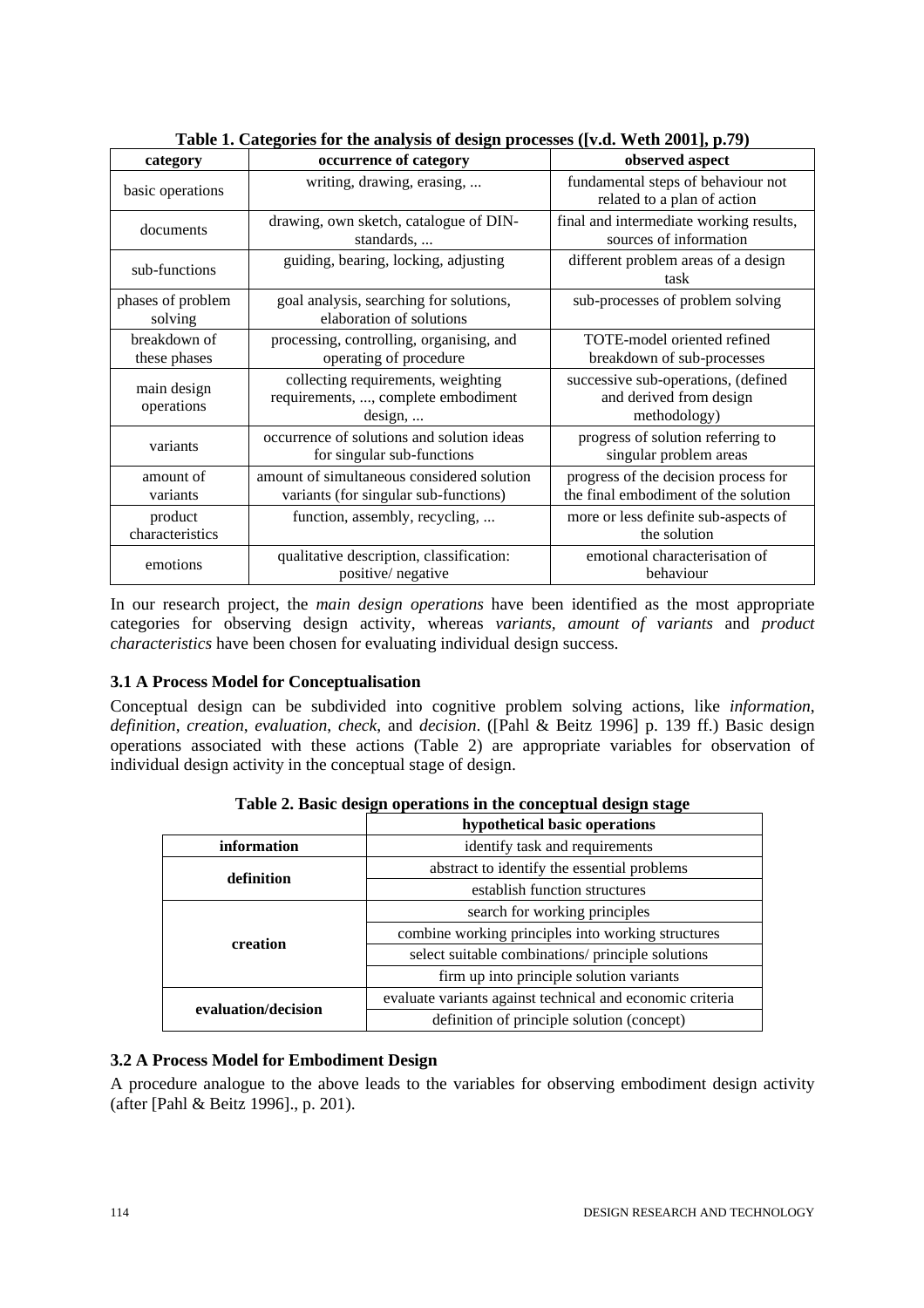|                    | hypothetical basic operations                                                     |  |
|--------------------|-----------------------------------------------------------------------------------|--|
| preliminary layout | identify embodiment-determining requirements                                      |  |
|                    | produce scale drawings of spatial constraints                                     |  |
|                    | identify embodiment-determining main function carriers                            |  |
|                    | develop preliminary layouts and form designs for main function carriers           |  |
|                    | select suitable preliminary layouts                                               |  |
|                    | develop preliminary layouts and form designs for remaining main function carriers |  |
| detailed layout    | search for solutions to auxiliary functions                                       |  |
|                    | develop detailed layouts and form designs for main function carriers              |  |
|                    | develop detailed layouts and form designs for the auxiliary function carriers and |  |
|                    | complete overall layout                                                           |  |
|                    | evaluate against technical and economical criteria                                |  |
| completion and     | optimise and complete form designs                                                |  |
|                    | check for errors and disturbing factors                                           |  |
| checks             | complete overall layout                                                           |  |
|                    | definition of overall embodiment design                                           |  |

**Table 3. Basic design operations in the embodiment design stage**

For further refinement, these basic operations can be related to documents, working methods and media used by the participants which are - at least for design experts - observable entities.

## **4. A Software Tool for Observation and Analysis of Design Activity**

Within the study "Applicability of Design Methodology in Early Phases of the Product Development Process<sup>1</sup>" [Bender et. al. 2001b]

- influences of a Design Methodology Education (DME);
- influences of individual design heuristics and procedures on design performance; and
- effective strategies for acquisition and internalisation of methodological design faculty/ capability are investigated in a cross-sectional approach (Figure 1).



**Figure 1. Design of Experiment for a cross sectional study**

Experienced professional designers are confronted with a complex design task at the conceptual and preliminary design stage. Their individual design approach is observed using photo documentation and non-participative, uncovered, and external observation. In addition, individual cognitive characteristics, such as working memory, the tendency to mental distraction, and the ability to cope

l

<sup>&</sup>lt;sup>1</sup> financed by the Deutsche Forschungsgemeinschaft (Be 479/68-1 / Ha 2249/11-1)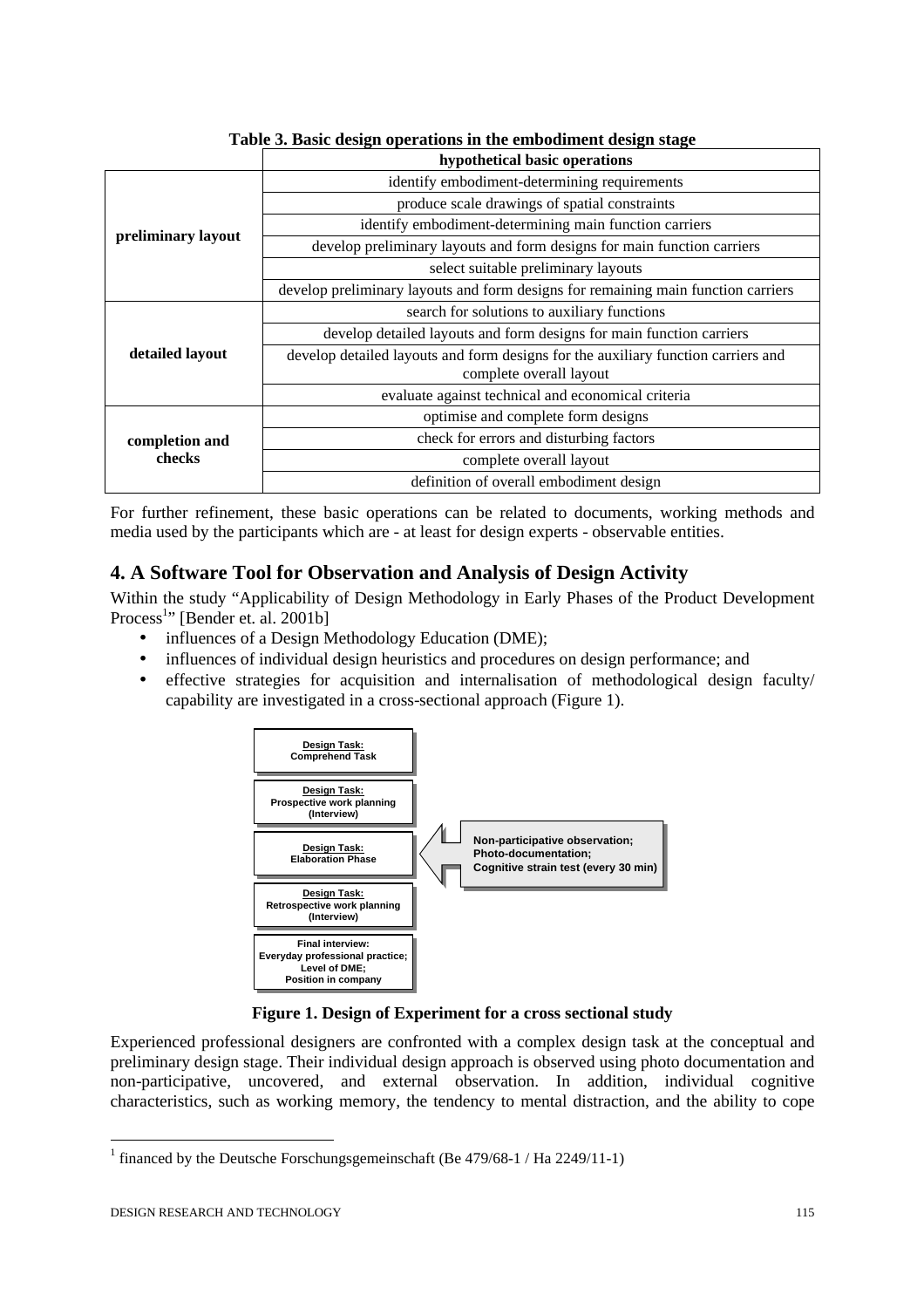with mental stress are tested. Individual mental representations of the course of the process – such as goals and plans– are investigated before and after the session using structured interviews.

Normally, a non-participative external observation of design activity uses written protocols, photo or video documentation. These protocols might be pre-structured, but will still occupy much of the attention of the observer. In addition, the protocols have to be transcribed afterwards which might lead to typical transcription errors. To avoid these problems a software tool for direct data acquisition on observed design activity has been developed.

#### **4.1 Data Capture: The Protocol Function**

For data capture, a protocol function has been implemented into the software tool. It is based on the basic design operations and the reference processes for the conceptual and embodiment design stage mentioned above. Theses basic sets of operations have been slightly refined for the ease of observation, as well as for the adaptation to specific characteristics of the given design task. The software delivers a graphical user interface on which icons for each of these basic operation are arranged (Figure 2), and a database for recording the entered data.



**Figure 2. Screenshot of the input mask of the software tool**

Whenever the observer identifies a change of design operation he or she has to click on the related icon and the change is entered into a database. The period of time a participant continues a specific operation is recorded automatically. Although trivial for a computer, this feature constitutes a major time-saving compared to manual time-stamping of the data. Some additional buttons have been added to undo incorrect data input operations and for the registration of remarks of the observer e.g. regarding ambiguous design steps that have to be checked within the interview.

#### **4.2 Data Analysis: The Data Processing Function**

For the analysis of the captured data, some fundamental methods can be used [Bender et. al. 2001a]. The transfer of data from a protocol to process charts and transition matrices normally requires much effort. The software provides a data processing function, which automatically delivers results of analyses such as process matrices (Figure 3).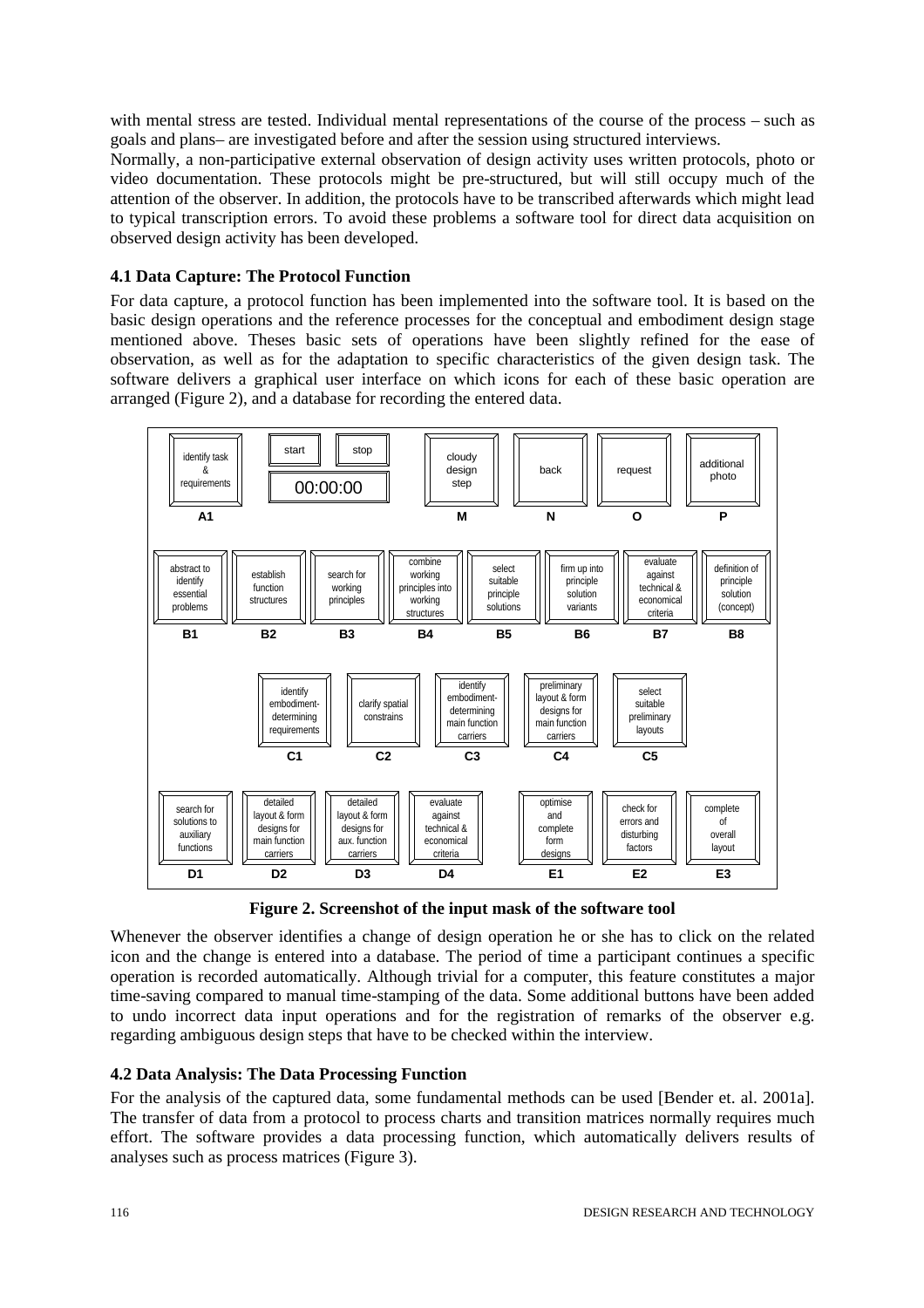

**Figure 3. Screenshot data analysis: Process chart**

For further analysis, transition matrices (introduced by [Fricke 1993] for the analysis of design processes) are created automatically (Figure 4). These matrices allow the comprehensive visualisation of *number* and *size* of observed transitions between two design operations in one diagram (see the example C1(row) to C2(column) in Figure 4).



**Figure 4. Screenshot of data analysis: Transition matrix**

This software tool allows real-time data capture, automatically processes fundamental data-analyses and therefore increases the efficiency of empirical research. The tool can be easily customised for use with other types of research based on the observation and analysis of complex cognitive activity in a laboratory or a field context.

When the tool is used without video-taping the observed processes, no recording of the actual process is available for further analysis or correction. The use of the tool immediately summarises the observed data, as with many other documentation methods related to observation. Whether this is a problem depends on the other steps in the research project. For an exploratory study, where the